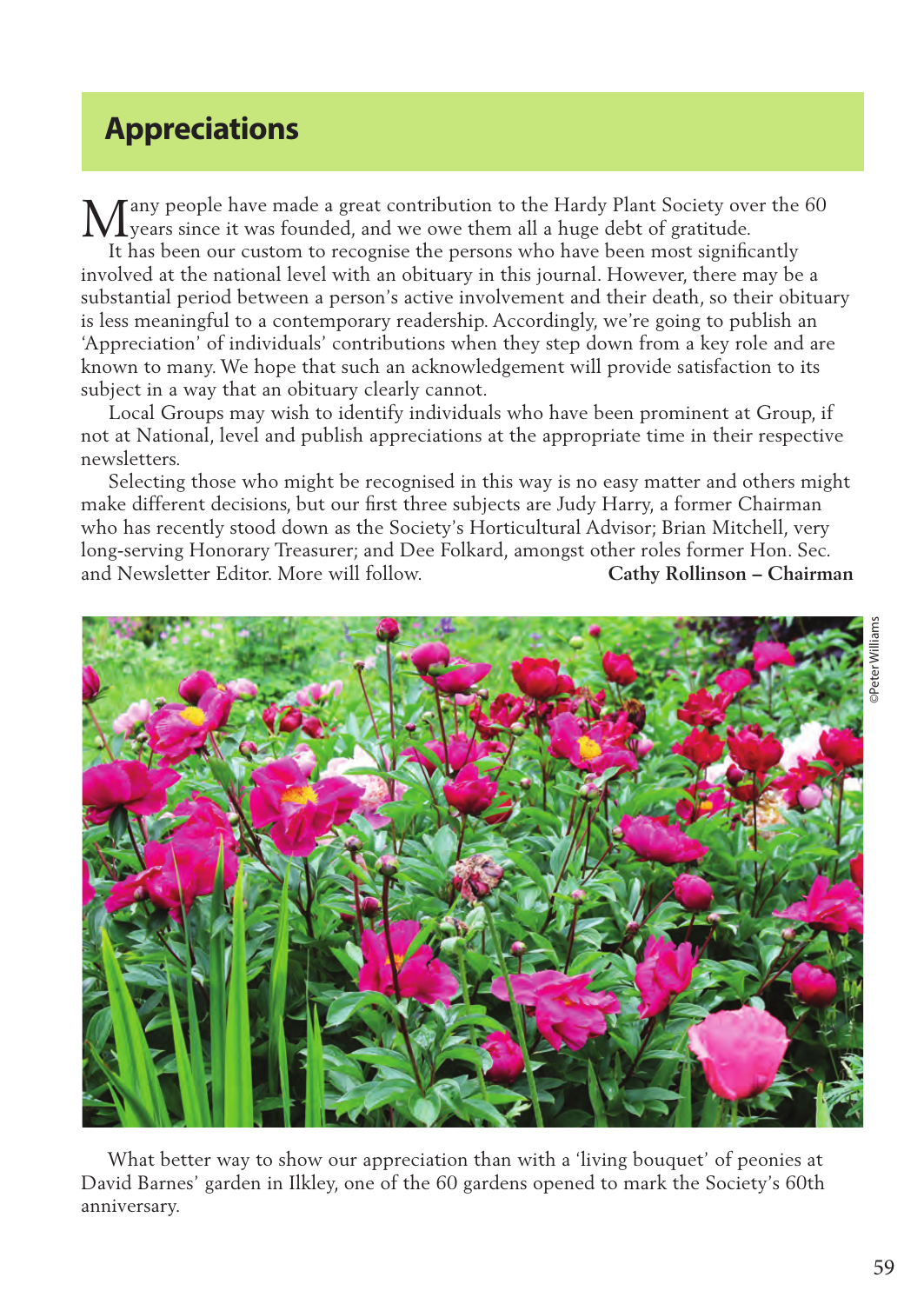

Dee & Brian at the 2007 AGM at Nottingham

## **Brian Mitchell**

 Brian served as HPS Hon. Treasurer 1991–2008. Yes, by all means do the arithmetic! His period of office stretched for over 17 years – truly a stalwart among stalwarts!

 Of course the Society needs, and indeed has, its outstanding horticulturalists, but with Brian Mitchell we have had the benefit of outstanding organisational and financial skills, and enjoyed these at a time of significant change in both the size and complexity of the Society. In 1990 David Barker was Chairman, and the redoubtable Barbara White (Hon. Sec.) and Richard Bird (Hon. Treasurer) had just left office. Also, (and a big 'also' at that) our numbers were growing and more or less all of our 'admin' was under the hats of Barbara and Richard; we had neither a part-time nor permanent Administrator.

 We have faced this sort of cliff edge before and since, none of our members coming forward for an essential role, but our member Audrey Mitchell managed to 'draw her spouse into the Society' and 'Hey Presto!' Perhaps it was because Brian's skill focus was other than horticultural that we had such an efficient and effective transformation of the HPS into an organisation with a sound administrative framework. His long period of office was first devoted to setting up the post of permanent Administrator and at the same

time dealing with the constitutional issues arising from the continuing expansion of our Local Groups. Under Brian's guidance we pursued both National coherence and the maintenance of Local Group autonomy, a structure which we still operate today. As a Director of the Hardy Plant Company Brian oversaw the development of our (then) very popular booklet publications, maintained today but in a very much more competitive environment.

 Brian was an assiduous good attender at the various HPS meetings which came and went over his 17 years in office, as well as a stickler for being on time and behaving formally. So it came as a surprise when, during his last year in office, he announced that he would miss the next Trustees and Officers meetings. When the chairman enquired why, he replied, "I'm off to the Himalaya with an old trekking buddy." Of course there was a sharp intake of breath from Trustees. "It's perfectly OK," said Brian, "this time I will be riding elephants!"

Cometh the moment, cometh the man. **Derek Cooper**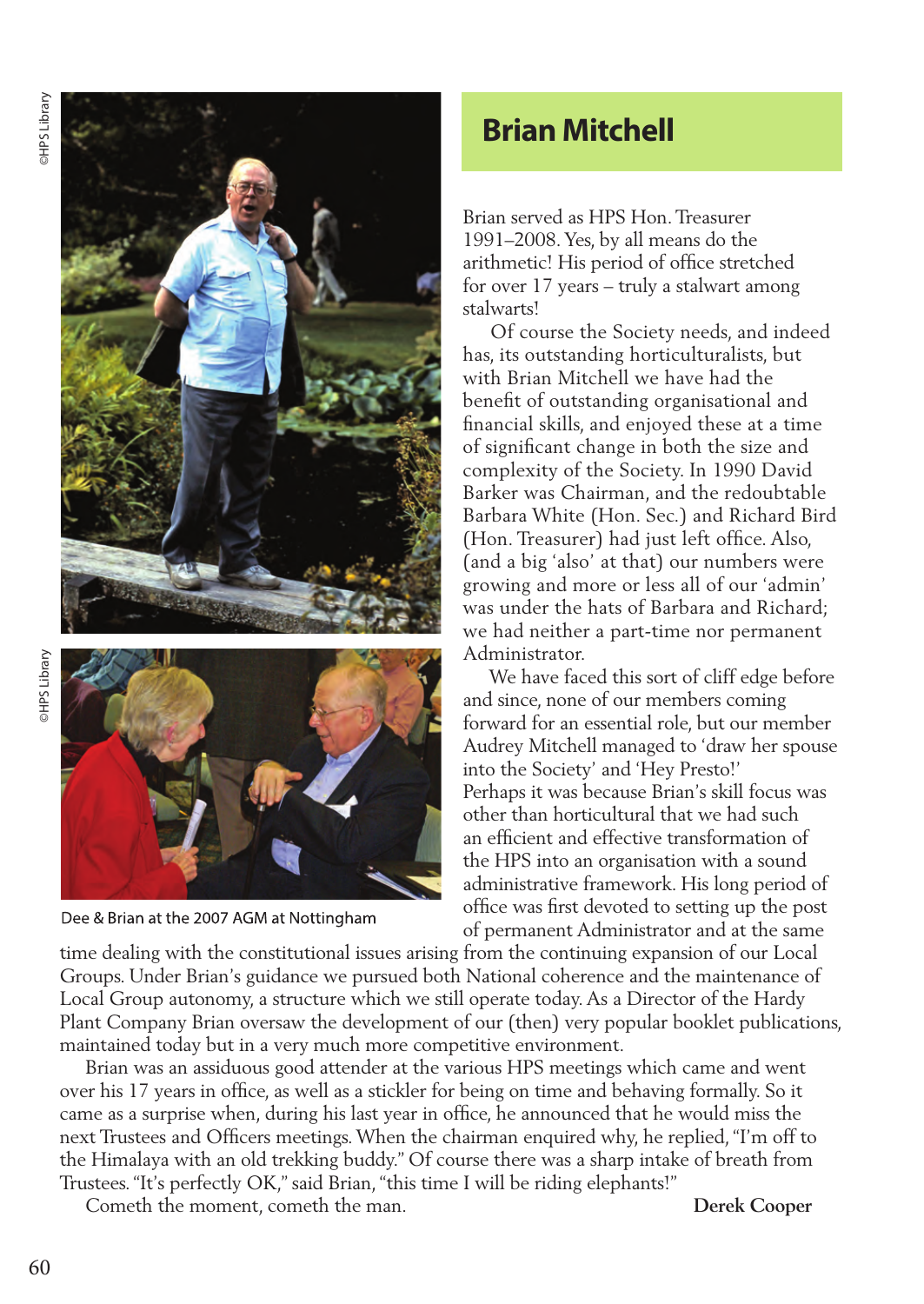## **Dee Folkard**

 Dee first trained at St Martin's School of Art, specialising in all aspects of dressmaking and working for a while as a pattern-cutter for the couturier Molyneaux. She tells of how, when sandals were unobtainable during the war, she and her friends made their own. She has made nearly all her own clothes and has an abiding interest in fashion.

 Her later career as an HR manager stood her in good stead when in 1995, shortly after she joined the HPS, she was appointed Hon. Sec. She held this post for 7 years, also taking the minutes for all the committees, panels and subcommittees that used to meet at the RHS Halls. Over the years she was managing secretary of the Publications subcommittee, served on the Shows and Events panels, and was Newsletter Editor from 2007 until she retired in 2014.

 During that time, she was at the heart of the Society, getting to know everyone – well, almost everyone. On a trip with the Kent Group to the Isle of Wight, at the first two gardens, in Hampshire, she was greeted by the owners with joyful cries of "Dee!" When the same thing happened in the first garden on the Isle of Wight, a fellow passenger turned to her and asked, "Who *are* you?"

 Dee is a Life Member of the Hertfordshire Group and was an active member of the Southern Counties committee. For some years she was Membership Secretary, she arranged the lecture programme and was involved with the Group's Chelsea exhibit in 2003 and our hosting of the Autumn Weekend in 2010 – she was always in the thick of things.

 With her husband Martin, Dee was a keen member of the Institute of Advanced Motorists. It was a blow when at 73 problems with her sight forced her to give up driving, but she continues to attend any HPS event, anywhere in the country, that she can reach in a friend's car.

 Dee loves being with people, and meeting new people, and is ready to talk to anyone, anywhere. This made her an ideal meeter and greeter at any event, immediately making newcomers feel welcome.

 It has always been a pleasure to work with Dee, or to go anywhere with her – she has an infectious capacity for enjoyment and the encouraging ability to laugh when things go wrong – an ideal companion on any occasion. **Sandra Hartley**



Dee at a Rutland Group event 2009